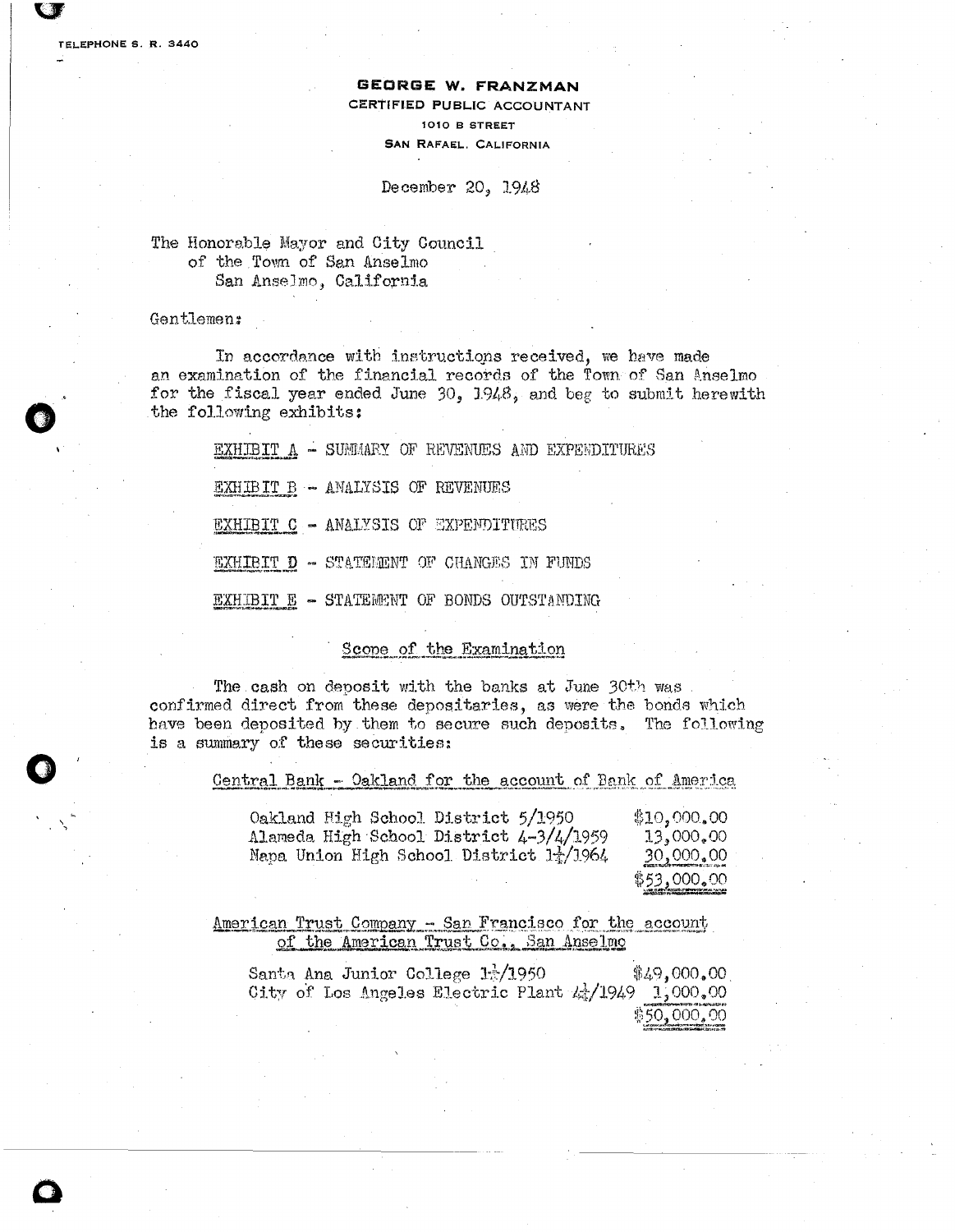The market value of these securities so deposited is in excess of the amount required by law for the security of such deposits.

There was also in safekeeping in the American Trust Company, San Francisco, \$20,000.00 face value of Series "G" U. S. Certificates of Indebtedness, due October 1, 1949. This fact was confirmed direct from that bank.

This examination did not cover a detailed check of all transactions, and only test checks were made of various items of record. Such checks were made of the cancelled warrants returned during the year by the banks. These warrants were examined for approval by the Finance Committee, and the arithmetical accuracy of the items appearing upon the attachments checked.

The collection of City licenses was verified by reference to the stubs of receipts issued for such payments, and the amounts received traced into the bank accounts. Test checks were made of the City Dockets and the Municipal Judges' Record Book for verification of fines levied and collected and these receipts were likewise traced into the record of cash received.

The Assessment Lists were test checked for arithmetical accuracy and the calculation of the total tax assessment was verified.

The bonds redeemed and cancelled, and the interest coupons paid during the year were examined and found to be properly recorded.

If there is anything further in respect to these accounts, we shall be pleased to furnish it to you upon request.

We wish to take this opportunity of expressing our appreciation for the co-operation extended to us by the staff in the City Clerks' office.

Yours very truly,<br>Authranguan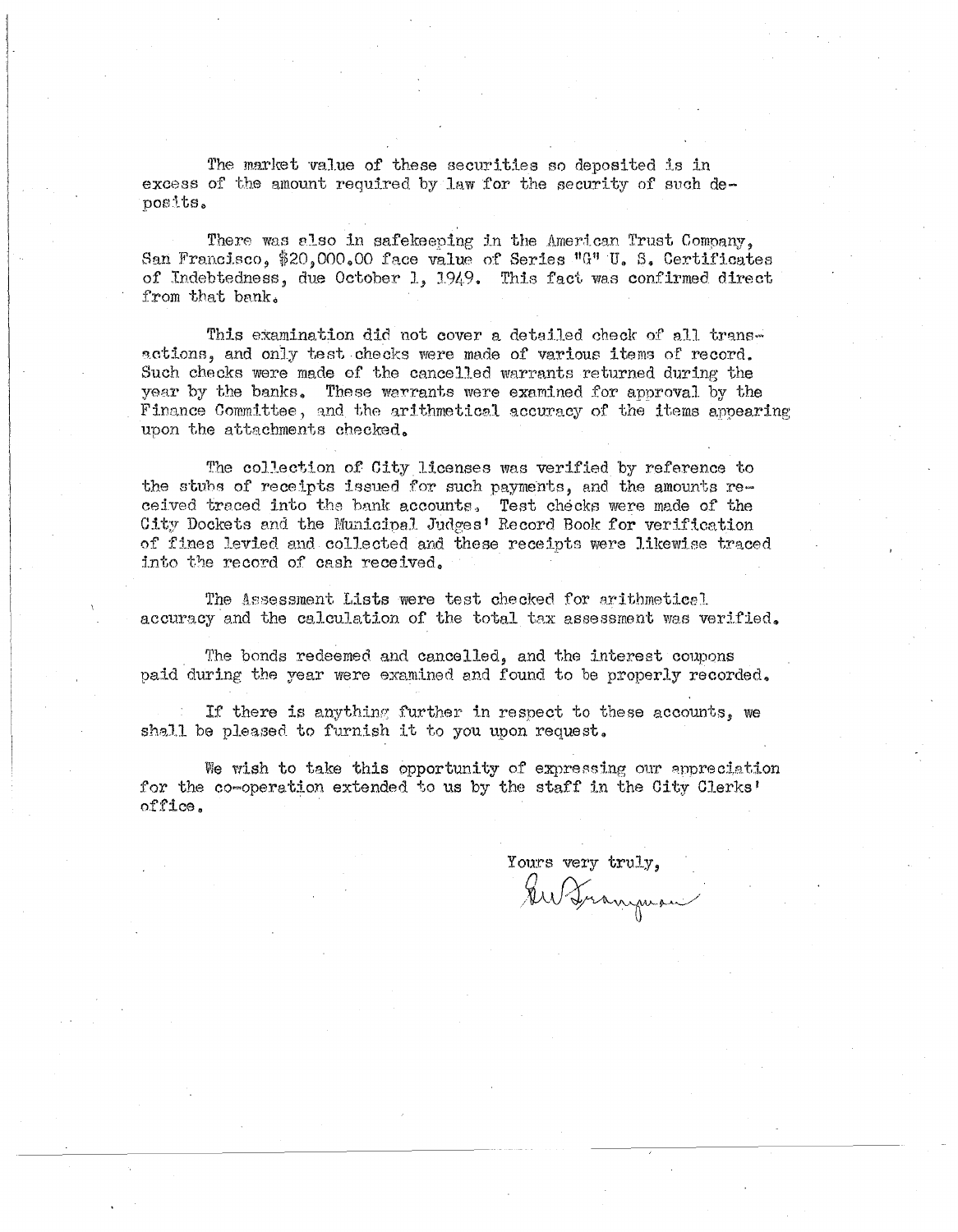EXHIBIT A

#### TOWN OF SAN ANSELMO

# San Anselmo, California SUMMARY OF REVENUES AND EXPENDITURES FISCAL YEAR ENDED JUNE 30, 1948

### AVAILABLE CASH - JULY 1, 1947

Petty Cash

### $$46,160,06$

| REVENUES:                            |               |                 |
|--------------------------------------|---------------|-----------------|
| General property tax                 | \$116,387,59  |                 |
| Licenses and permits                 | 10,434.78     |                 |
| Fines and penalties                  | 10,800,00     |                 |
| Privileges                           | 2,797.52      |                 |
| Rent of property                     | 455.00        |                 |
| Sale of property                     | 2,673,44      |                 |
| Interest received                    | 175.00        |                 |
| Subventions and grants               | 20,164,61     |                 |
| Inspection fees                      | 6,071,07      |                 |
| Education                            | 2,413.78      |                 |
| Miscellaneous                        | 783.05        |                 |
| Special assessments                  | 1,974.30      |                 |
| Trust funds                          | 7,555.18      | \$182,685.32    |
|                                      |               |                 |
| EXPENDITURES:                        |               |                 |
| General City government              | \$20,846.62   |                 |
| Protection to person and property    | 107,917,12    |                 |
| Streets                              | 35,355.06     |                 |
| Education                            | 12,646.87     |                 |
| Recreation                           | 4,027,08      |                 |
| Miscellaneous                        | 1,019.58      |                 |
| Interest                             | 810.00        |                 |
| Redemption of debt                   | 3,000.00      |                 |
| Special assessments                  | 56.10         |                 |
| Bond and trust funds                 | 7,555.18      | $*193, 233, 61$ |
|                                      |               |                 |
| Excess of Expenditures over Revenues |               | \$10,548.29     |
| TOTAL AVAILABLE CASH - JUNE 30, 1948 |               | \$35,611.77     |
|                                      |               |                 |
| ADD - Outstanding Warrants.          |               | \$29,948.88     |
| TOTAL CASH ON HAND -- JUNE 30, 1948  |               | \$65,560.65     |
|                                      |               |                 |
| DISTRIBUTED AS FOLLOWS:              |               |                 |
| American Trust Co.                   | 8,425.64<br>∯ |                 |
| Ħ<br>- Clerks' Account               | 1,000.00      |                 |
| Bank of America                      | 35,585.01     |                 |
| United States Bonds                  | 20,000.00     |                 |
|                                      |               |                 |

 $$65,560.65$ 

550.00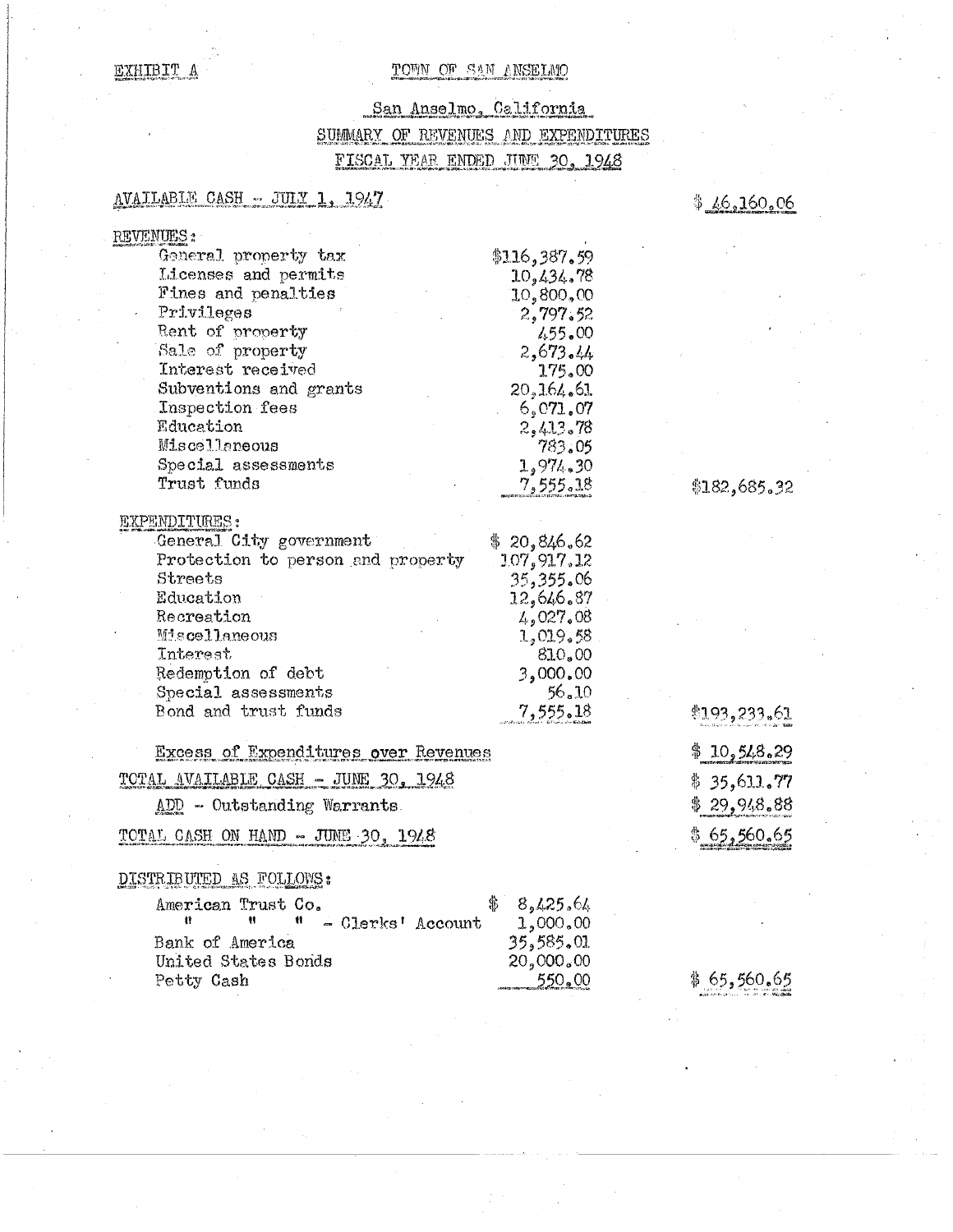### EXHIBIT B

### **ANALYSIS OF REVENUES**

FISCAL YEAR ENDED JUNE 30, 1948

| GENERAL PROPERTY TAX                                                       |                                                |                               |
|----------------------------------------------------------------------------|------------------------------------------------|-------------------------------|
| Current Taxes<br>Delinquent Taxes                                          | \$113,847.27<br>2,540,32                       | \$116, 387.59                 |
| LICENSES AND PERMITS                                                       |                                                |                               |
| <b>Business Licenses.</b><br>Dog Licenses<br>Permits                       | \$<br>8,556,78<br>1,380.00<br>498.00           | 10,434.78                     |
| FINES AND PENALTIES                                                        |                                                |                               |
| Court Fines and Penalties<br>Motor Vehicle Fines                           | 麋<br>2,270,00<br>8,530.00                      | 10,800.00                     |
| PRIVILEGES                                                                 |                                                |                               |
| Garbage<br>Pacific Gas and Electric Co.                                    | \$<br>1,500,00<br>1,297.52                     | 2,797.52                      |
| RENT OF PROPERTY                                                           |                                                |                               |
| Sub-station Rental                                                         |                                                | 455,00                        |
| SAIES OF PROPERTY                                                          |                                                |                               |
| Land and Buildings<br>Personal Property                                    | \$<br>773.44<br>1,900,00                       | 2,673.44                      |
| INTEREST ON UNITED STATES BONDS                                            |                                                | 1.75,00                       |
| SUBVENTIONS AND GRANTS                                                     |                                                |                               |
| State Liquor Licenses<br>State Gasoline Taxes<br>Motor Vehicle in Lieu Tax | \$<br>2,896.25<br>3,895.66<br>13,372.70        | 20,164,61                     |
| <b>INSPECTION FEES</b>                                                     |                                                |                               |
| Building, Plumbing and Electrical                                          |                                                | 6,071,07                      |
| EDUCATION                                                                  |                                                |                               |
| Library Rentals and Fines                                                  |                                                | 2,413.78                      |
| MISCELLANEOUS                                                              |                                                |                               |
| Proceeds Recreation Festival<br>Title Reports and Sundry                   | ¢<br>49.35<br><u>733.70</u><br>Carried forward | <u>783.05</u><br>\$173,155.84 |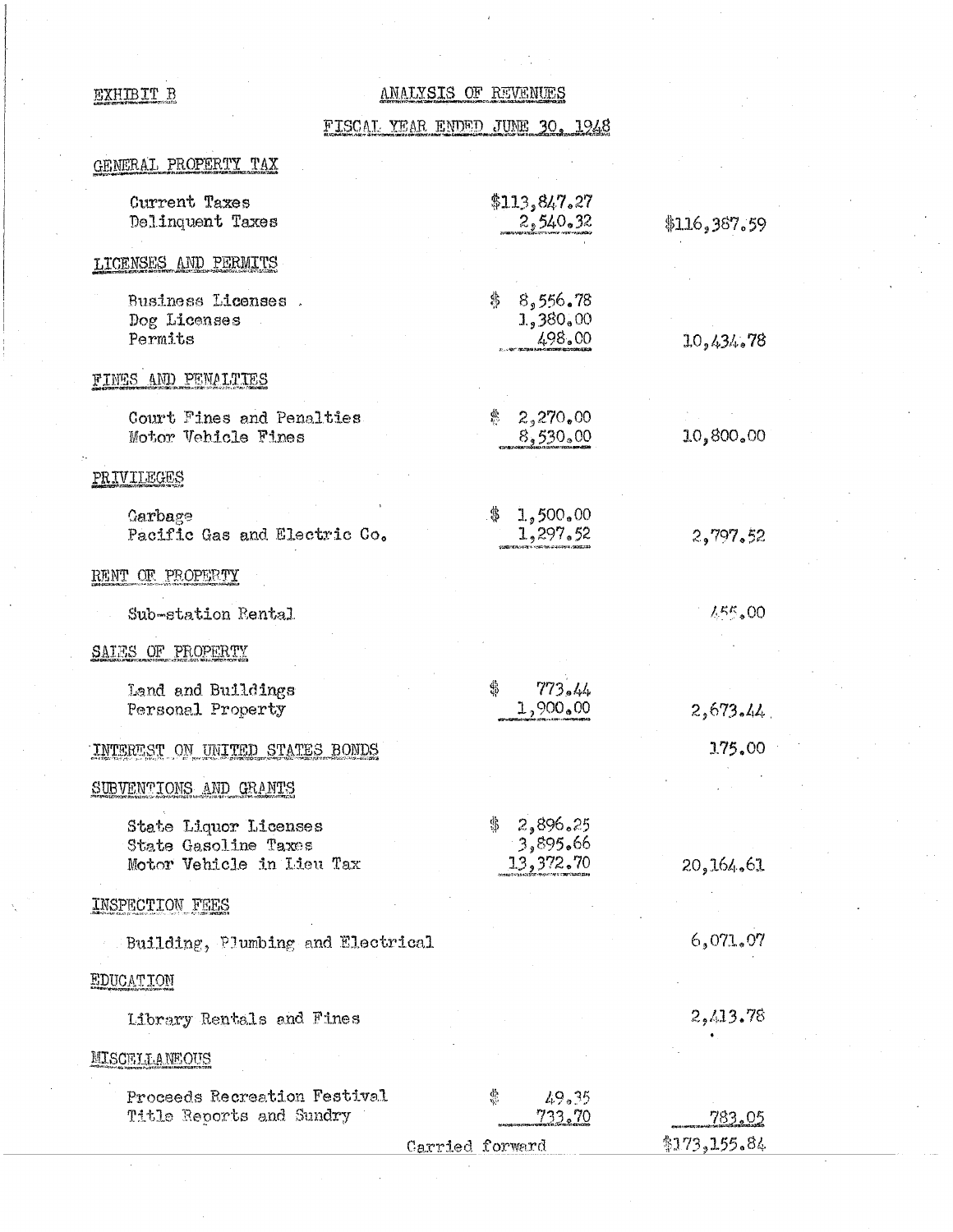# EXHIBIT B (2)

|                               | Brought forward | \$173, 155, 34                                                                                        |
|-------------------------------|-----------------|-------------------------------------------------------------------------------------------------------|
| SPECIAL ASSESSMENTS           |                 | 1,974.30                                                                                              |
| TRUST FUNDS                   |                 |                                                                                                       |
| Employees Income Tax Withheld |                 | 7, 555, 18<br>2015 The World and And State Presidents Inc. And June and Constitution and Constitution |

TOTAL REVENUES

\$182,685.32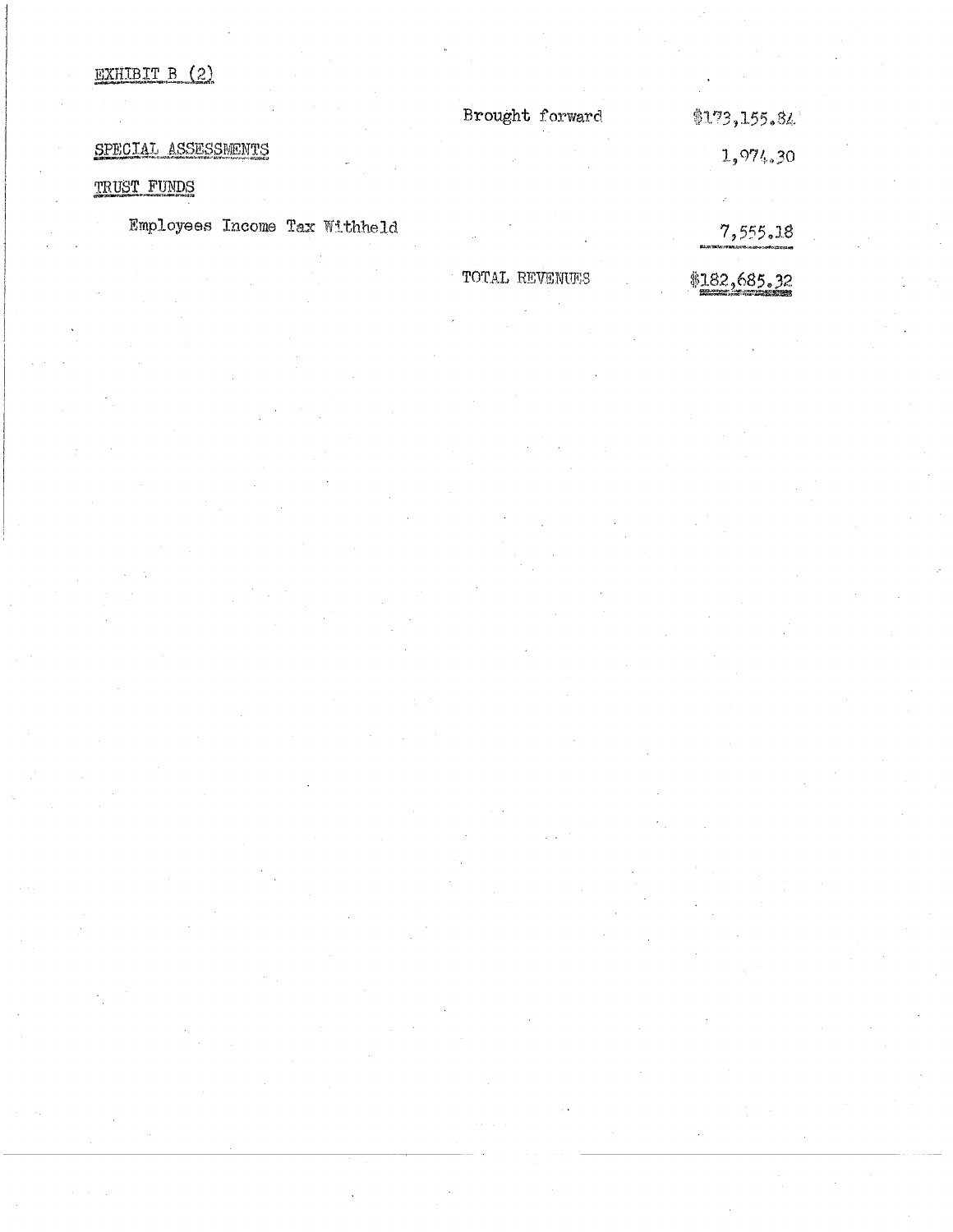# EXHIBIT C

# ANALYSIS OF EXPENDITURES

# FISCAL YEAR ENDED JUNE 30, 1948

## LEGISLATIVE

| Printing ordinances, Stationery and Office Expense                                                                                                           |                          |                                                      | 1,712,24                  |
|--------------------------------------------------------------------------------------------------------------------------------------------------------------|--------------------------|------------------------------------------------------|---------------------------|
| FINANCE OFFICES AND ACCOUNTS                                                                                                                                 |                          |                                                      |                           |
| Auditor and Controller Salary<br>Special Auditing or Accounting<br>Treasurer<br>Tax Collector - including two deputy clerks<br>Other part time Clerical Help |                          | 3,258,25<br>200,00<br>900.00<br>5,538.00<br>1,277,34 | 11, 173, 59               |
| LAW OFFICES AND ACCOUNTS                                                                                                                                     |                          |                                                      |                           |
| City Attorney Salary<br>Sundry Legal Expense                                                                                                                 |                          | 6F<br>1,500,00<br>50.00                              | 1,550,00                  |
| OTHER GENERAL OFFICES AND ACCOUNTS                                                                                                                           |                          |                                                      |                           |
| City Dues<br>Civil Service Examinations<br>Sundry                                                                                                            |                          | ¢<br>480.00<br>797.76<br>803.55                      | 2,081.31                  |
| ELECTIONS                                                                                                                                                    |                          |                                                      |                           |
| General                                                                                                                                                      |                          |                                                      | 836.80                    |
| JUDICIAL                                                                                                                                                     |                          |                                                      |                           |
| Salary of Judge                                                                                                                                              |                          |                                                      | 900,00                    |
| GENERAL GOVERNMENT BUILDINGS                                                                                                                                 |                          |                                                      |                           |
| General Expenditures, Telephone, Repairs                                                                                                                     |                          | TOTAL GENERAL GOVERNMENT                             | - 2,592.68<br>\$20,846.62 |
| PROTECTION TO PERSON AND PROPERTY                                                                                                                            |                          |                                                      |                           |
| Police Department<br>Fire Department<br>11<br>11<br>Capital Outlays<br>Inspection                                                                            | \$44,030.01<br>17,188.00 | \$40,534.13<br>61,218.01<br>998.50                   |                           |
| Compensation Insurance                                                                                                                                       |                          | 5,166.48                                             | 107,917.12                |
|                                                                                                                                                              | Carried forward          |                                                      | \$128.763.74              |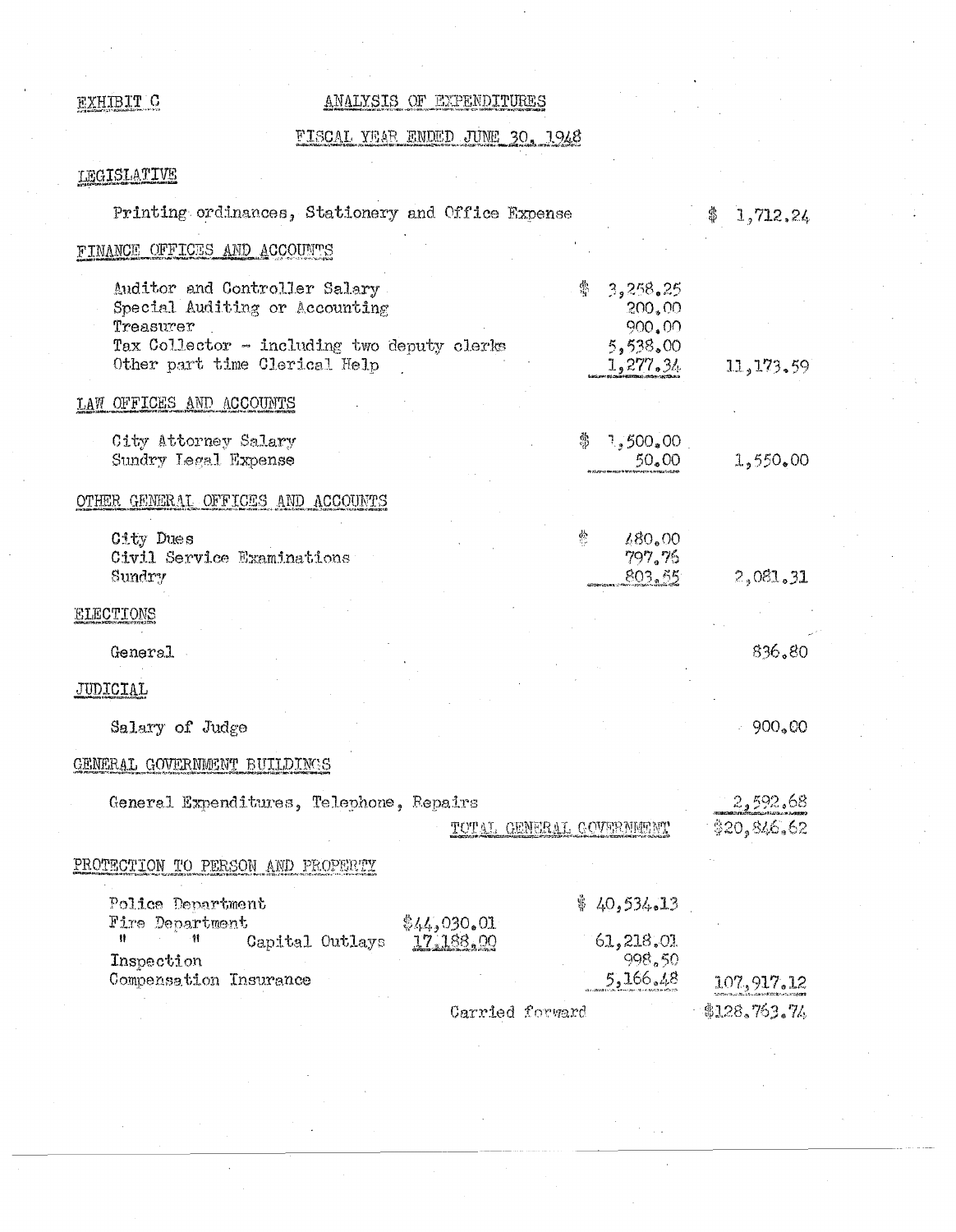# EXHIBIT C (2)

Brought forward

\$1,28,763.74

## **STREETS**

| General Administration<br>Maintenance and Construction<br>Equipment, including replacements<br>Street Lighting<br>Gas Tax<br>Drainage | \$14,872,63<br>4, 171, 95<br>6,298,64<br>8,679.96<br>409.97<br>921.91 | 25,355,06            |
|---------------------------------------------------------------------------------------------------------------------------------------|-----------------------------------------------------------------------|----------------------|
| EDUCATION                                                                                                                             |                                                                       |                      |
| Library                                                                                                                               |                                                                       | 12,646,87            |
| RECREATION                                                                                                                            |                                                                       |                      |
| Parks and Street Trees<br>Playgrounds                                                                                                 | 500.00<br>3,527.08                                                    | 4,027,08             |
| MISCEILANEOUS                                                                                                                         |                                                                       |                      |
| Advertising and Promotion                                                                                                             |                                                                       | 1,019,58             |
| <b>INTEREST</b>                                                                                                                       |                                                                       |                      |
| General City Bonds                                                                                                                    |                                                                       | 810.00               |
| REDEMPTION OF DEBT                                                                                                                    |                                                                       |                      |
| General City Bonds                                                                                                                    |                                                                       | 3,000,00             |
| SPECIAL ASSESSMENTS                                                                                                                   |                                                                       |                      |
| Interest                                                                                                                              |                                                                       | 56.10                |
| BOND AND TRUST FUNDS                                                                                                                  |                                                                       |                      |
| Employees Income Tax Withheld                                                                                                         |                                                                       | 7,555.18             |
|                                                                                                                                       | TOTAL EXPENDITURES                                                    | \$ <u>193,233.61</u> |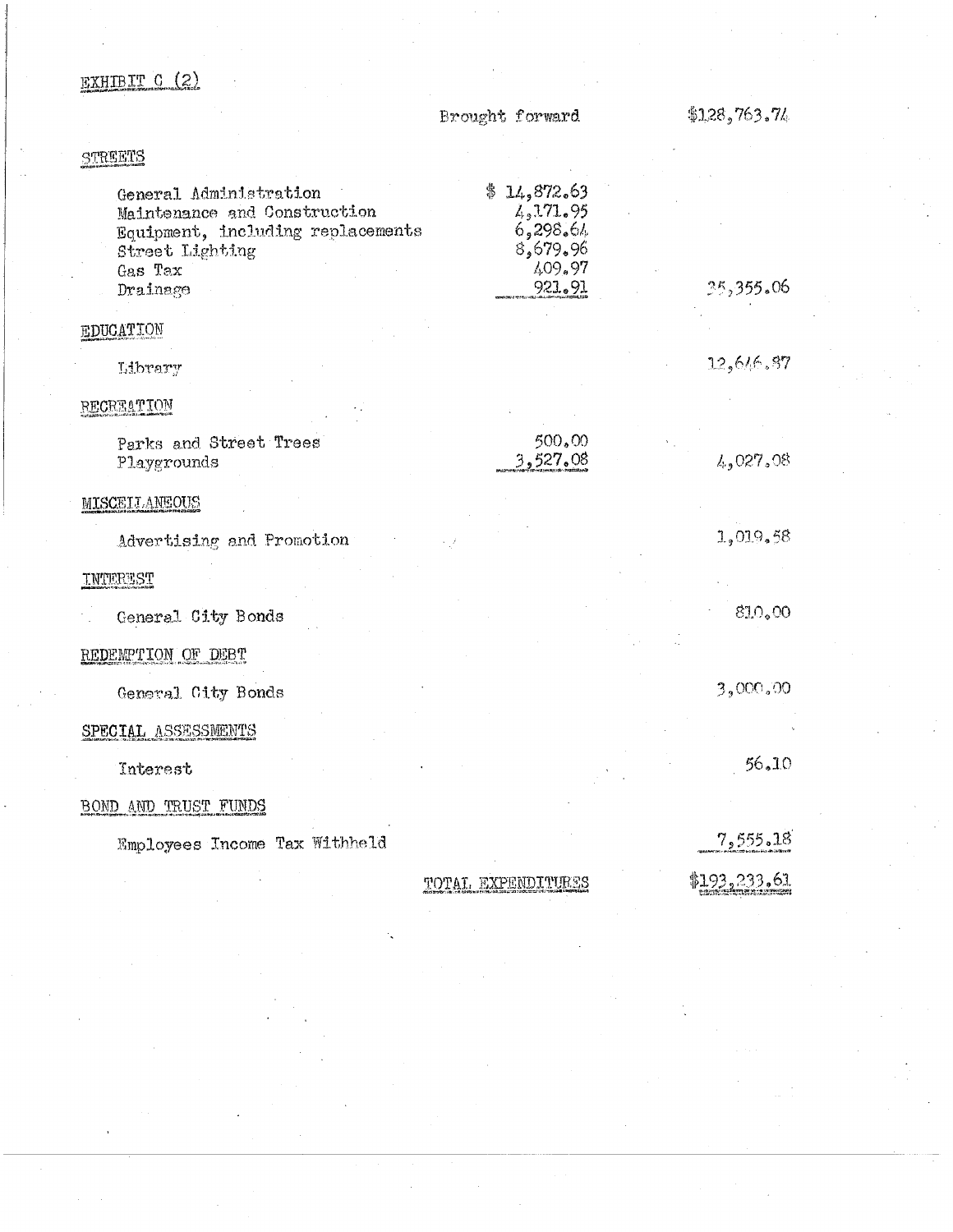EXHIBIT D

### TOWN OF SAN ANSTIMO

### STATEMENT OF CHANCES IN FUNDS

## FISCAL YEAR ENDED JUNE 30, 1948

|                          | Available      |                                                        |               |              | Available      |
|--------------------------|----------------|--------------------------------------------------------|---------------|--------------|----------------|
|                          | Balance        |                                                        |               |              | <b>Balance</b> |
|                          | July 1, 1947   | Receipts                                               | Total         | Expenditures | June 30, 1948  |
| General Fund             | 1,101.53<br>\$ | \$145,338.65                                           | \$1/6, 4/0.18 | \$148,040.41 | 1,600.23<br>\$ |
| Library Fund             | 1,506.87       | 14,271,40                                              | 15,778.27     | 12,616.87    | 3,131,40       |
| Gas Tax Fund             | 1,132,77       | 3,895.66                                               | 5,028,43      | 409.97       | 4,618,46       |
| Dond Funds:              |                |                                                        |               |              |                |
| General Obligations      | 4,570,10       | 3,582.24                                               | 8,152,34      | 3,810.00     | 4,342,34       |
| 1911 Street Improvements | 98.57          |                                                        | 98.57         |              | 98.57          |
| 11<br>射<br>1915          | 501.28         |                                                        | 501.28        |              | 501.28         |
| 11<br>損<br>1925          | 3,531.53       | 1,910.30                                               | 5,44.1,83     | 56.10        | 5,385.73       |
| Reserve Fund             | 30,027,50      | 175.00                                                 | 30,202.50     | 17,188.00    | ,13,014.50     |
| New Engine House Fund    | 2,378.40       | 455.00                                                 | 2,833,40      | mo           | 2,833.40       |
| Park and Recreation Fund | 1,311.51       | 3,927.85                                               | 5, 239, 36    | 3,527.08     | 1,712.28       |
| Fire Alarm               |                | 1,574,04                                               | 1,574,04      |              | 1,574,04       |
| TOTALS                   |                | $$46,160,06$ $$175,130,14$ $$221,290,20$ $$185,678/43$ |               |              | \$35,611,77    |

7301450

Celui 10,959